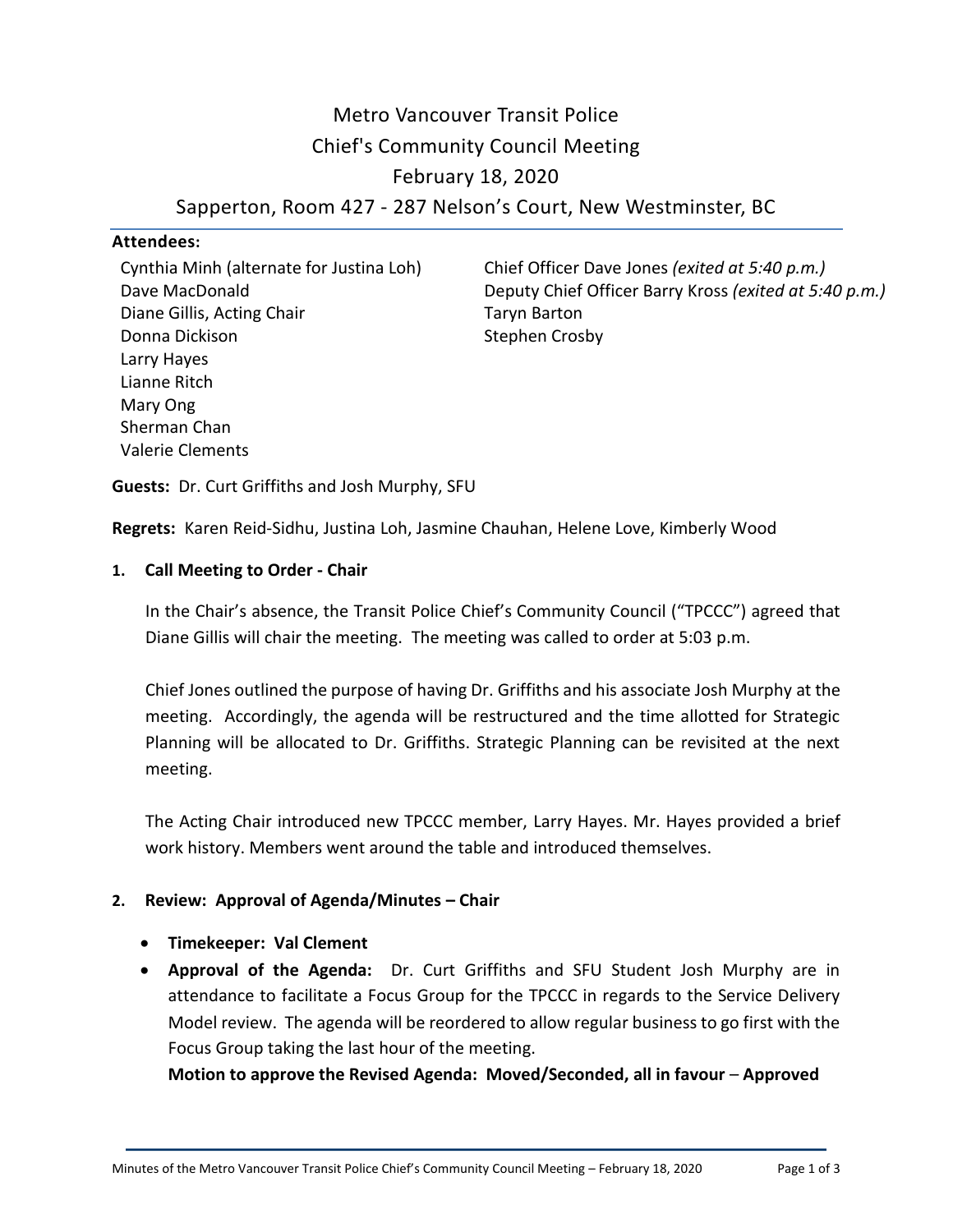**Approval of the November 25, 2019 Minutes: Moved/Seconded, all in favour** – **Approved**

## **3. Chief's Update**

Chief Jones provided an update on the following activities at the Transit Police:

- Ongoing service delivery model review
- New Strategic Plan being developed for 2021-2025
- Planned expansions to the system and how Transit Police is preparing
- Recap of Chief's first year at Transit Police
- Recent pipeline protests
- Staffing update
- Uber/Lyft

Chief Jones answered questions from the TPCCC and advised of a new grant program for single use transit passes being led by Sergeant Cheryl Simpkins. The Chief was asked to thank Sgt. Simpkins for her work.

Chief Jones advised that Transit Police is looking at how they deliver services and shifting priorities to assisting people.

## **4. Strategic Planning – Stephen Crosby**

The TPCCC received a PowerPoint presentation from Mr. Crosby titled "2021-2025 Strategic Plan Consultation and Engagement". Mr. Crosby outlined the current strategic plan and provided details on how the new plan for 2021-2025 will be developed. System expansion, growing densification around stations, and what is happening around the region will be considered when preparing the new plan. Environmental scanning and stakeholder consultation has begun. An online survey will be sent to the TPCCC after the meeting for feedback. The questions that will be included in the survey were reviewed and Mr. Crosby noted the value of receiving feedback from the TPCCC and their communities.

Mr. Crosby answered questions from the TPCCC in regards to community engagement and public consultation. Mr. Crosby was also asked to consider the aging population as well as student advisory councils. A TPCCC member shared a past experience with Transit Police and is glad to see the friendly, helpful approach. Chief Jones encouraged the TPCC to provide feedback. Any additional comments can be provided to Taryn.